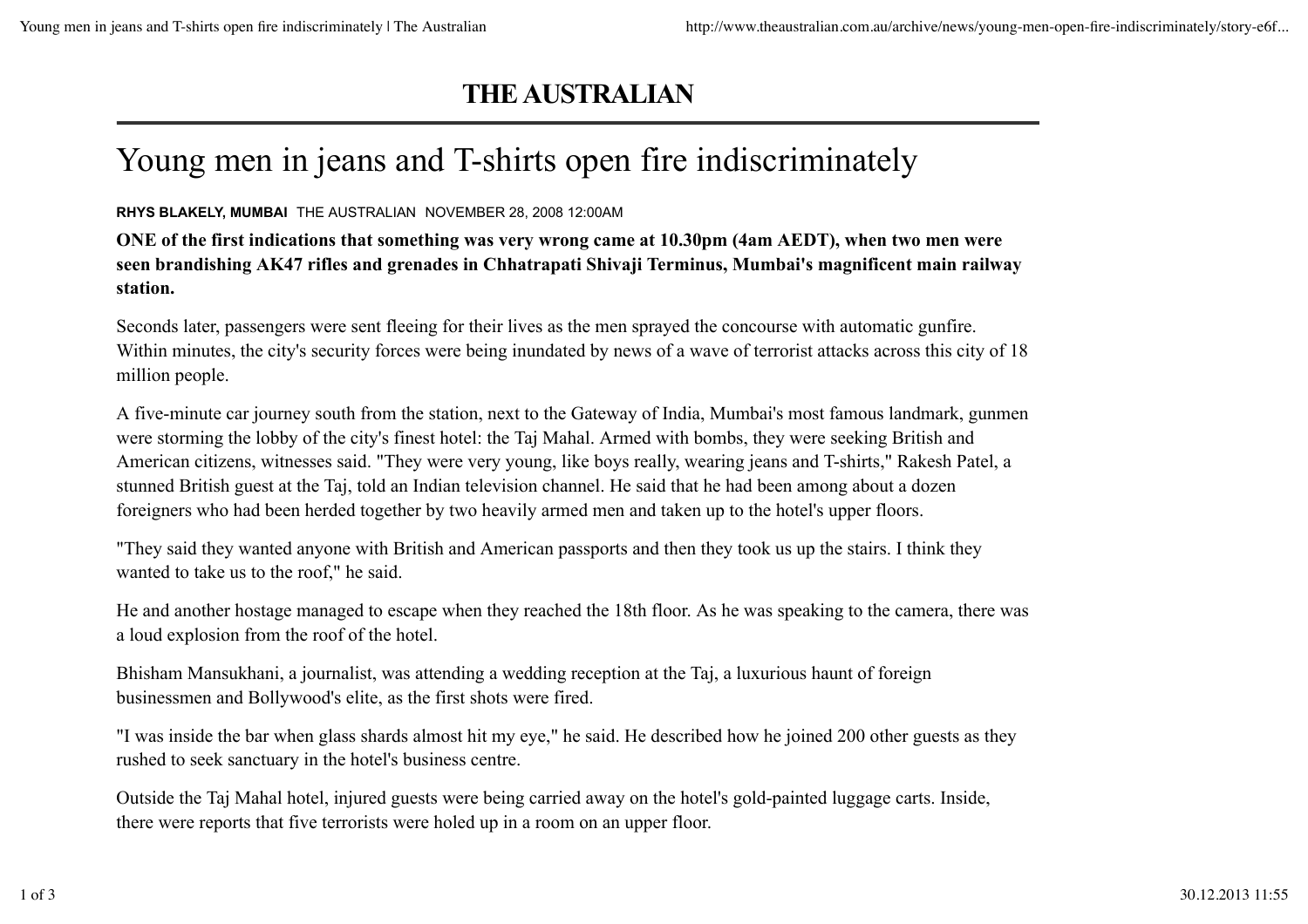A short walk away, at Cafe Leopold, a restaurant made a landmark destination for foreign backpackers by Australian writer Gregory David Roberts's bestselling novel Shantaram, the walls were left pocked with bullet marks and the floors streaked with blood. The wreckage of a red scooter, the remains of shop awnings and broken glass were strewn across the street.

"They shot indiscriminately," Paul Stanley, an Australian tourist, said of the men who opened fire at the bar.

Sourav Mishra, a journalist who had been in Cafe Leopold, was injured. From his hospital bed, which he was sharing with three other people, he said: "I heard some gunshots ... I was with my friends. Something hit me. I ran away and fell on the road. Then somebody picked me up."

Nearby, in the heart of Mumbai's commercial district, witnesses described a "high-intensity" bomb blast at the Oberoi Hotel, a regular meeting place for businessmen and wealthy tourists. The explosion was heard across south Mumbai many people first thought that it was a firework set off to celebrate a wedding. Police said that 20 people were being held hostage at the Oberoi last night.

"A gunman just stood there spraying bullets around, right next to me. I managed to turn away and I ran into the kitchen and then we were shunted into a restaurant in the basement," Sajjad Karim, a member of the European Parliament for the northwest of England, said.

Western visitors and Mumbai residents ducked under tables at the luxury hotels as staff members locked restaurant doors at the first rattle of gunfire and explosions.

Twelve hours after the first shots were fired, the terror attacks continued yesterday.

Paramilitary forces were preparing to storm the Oberoi building as smoke continued to pour from the hotel lobby. If their commanders were hesitating it was because of the fears that hostages were almost certainly being held inside.

Earlier, army commandos in battle-ready camouflage uniforms battled attackers in black shirts and jeans carrying shoulder bags filled with ammunition at the railway station, which was filled with commuters waiting to catch trains home.

Amid the carnage, mobile phone networks jammed and the city's police control room was flooded with calls. "I'm sorry, sir, all is confused," a rattled operator said from Mumbai's police control room.

As the first incidents were reported, it was thought that the violence could be the result of a turf war between two of